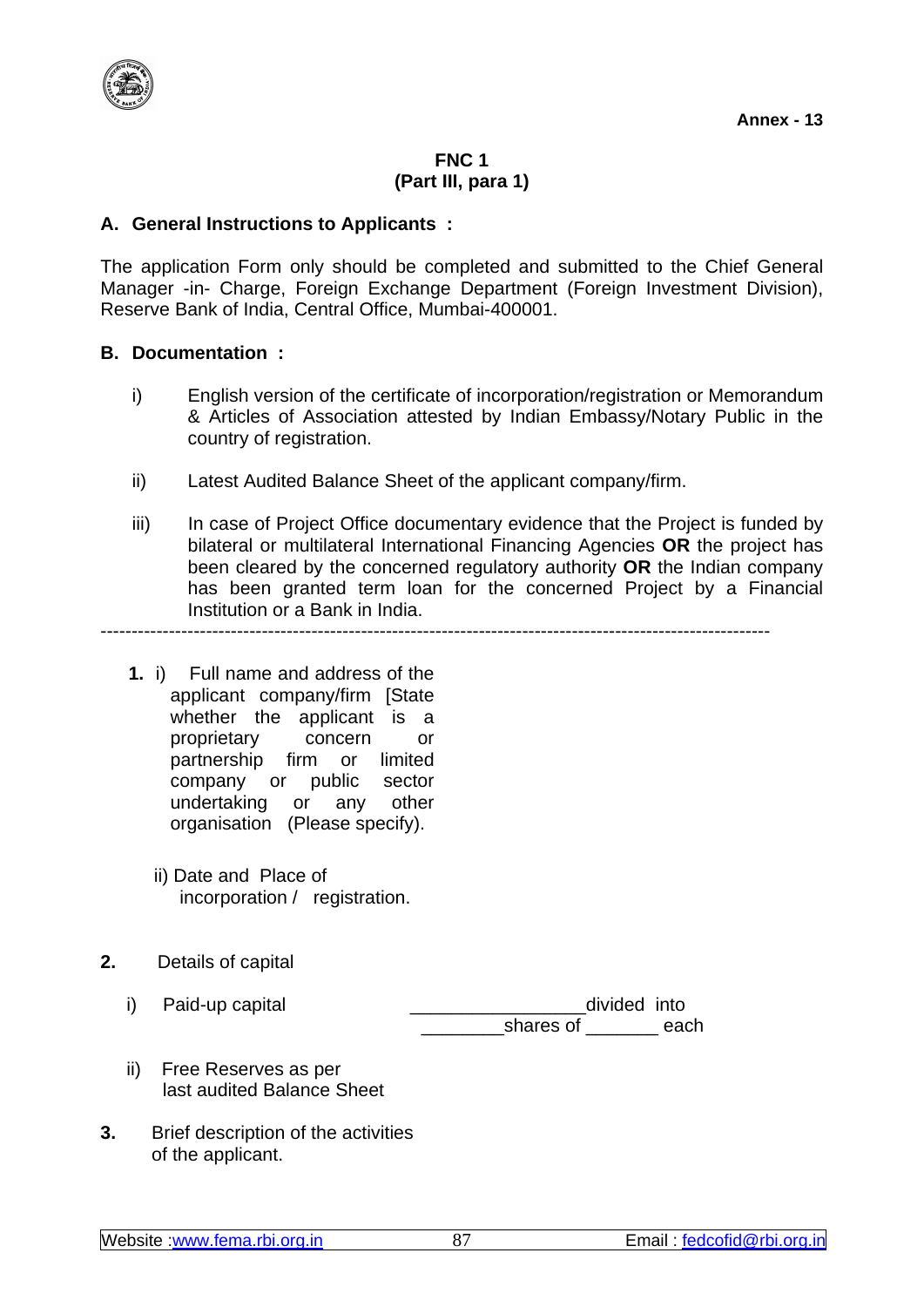

- **4**. FOR LIAISON / BRANCH OFFFICE
	- i) Value of goods imported from and / or exported to India by the applicant during each of the last three years:
		- a) Imports from India
		- b) Exports to India
	- ii)Particulars of existing arrangements if any, for representing the company in India.
	- iii) Particulars of the proposed Branch/ Liaison Office
		- a) Details of the activities/services proposed to be undertaken/ rendered by the office.
		- b) Place where the office will be located.
- **5.** FOR PROJECT OFFICE

 If the office is to be opened on a temporary basis in connection with any specific project or contract to be executed in India by the applicant :

- i) Brief description of the project / contract, including terms of payment / duration, etc.
- ii) Place where the office will be located
- iii) Whether the project office is funded entirely by inward remittances or by any other source specified at B (iii)
- **6.** Any other information which the applicant company wishes to furnish in support of this application.

------------------------------------------------------------------------------------------------------------

We hereby declare that :

i) The particulars given above are true and correct to the best of our knowledge and belief;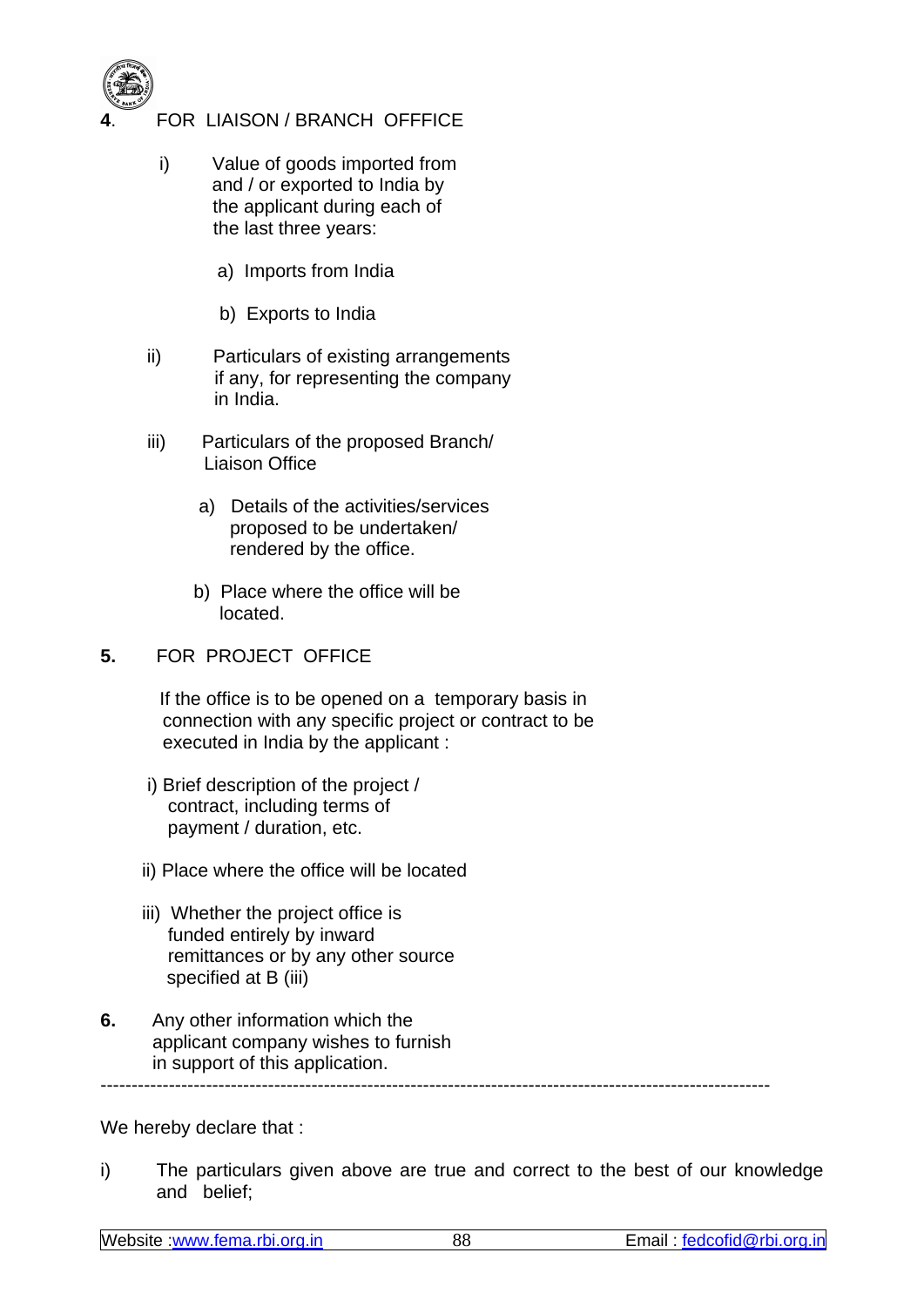

- ii) Our activities in India would be confined to the fields indicated in column  $4(iii)(a)$ or 5(i)above;
- iii) If we shift the office to another place, we shall intimate the Reserve Bank of India; and
- iv) We will abide by the terms and conditions that may be stipulated by Reserve Bank of India if approval is given.

Date: Date: Designation: Designation:

Place : **Place** : *Place* : *Place* : *Place* : *Place* : *Place* : *Place* : *Place* : *Place* : *Place* : *Place* : *Place* : *Place* : *Place* : *Place* : *Place* : *Place* : *Place* : of the Applicant Company) Name: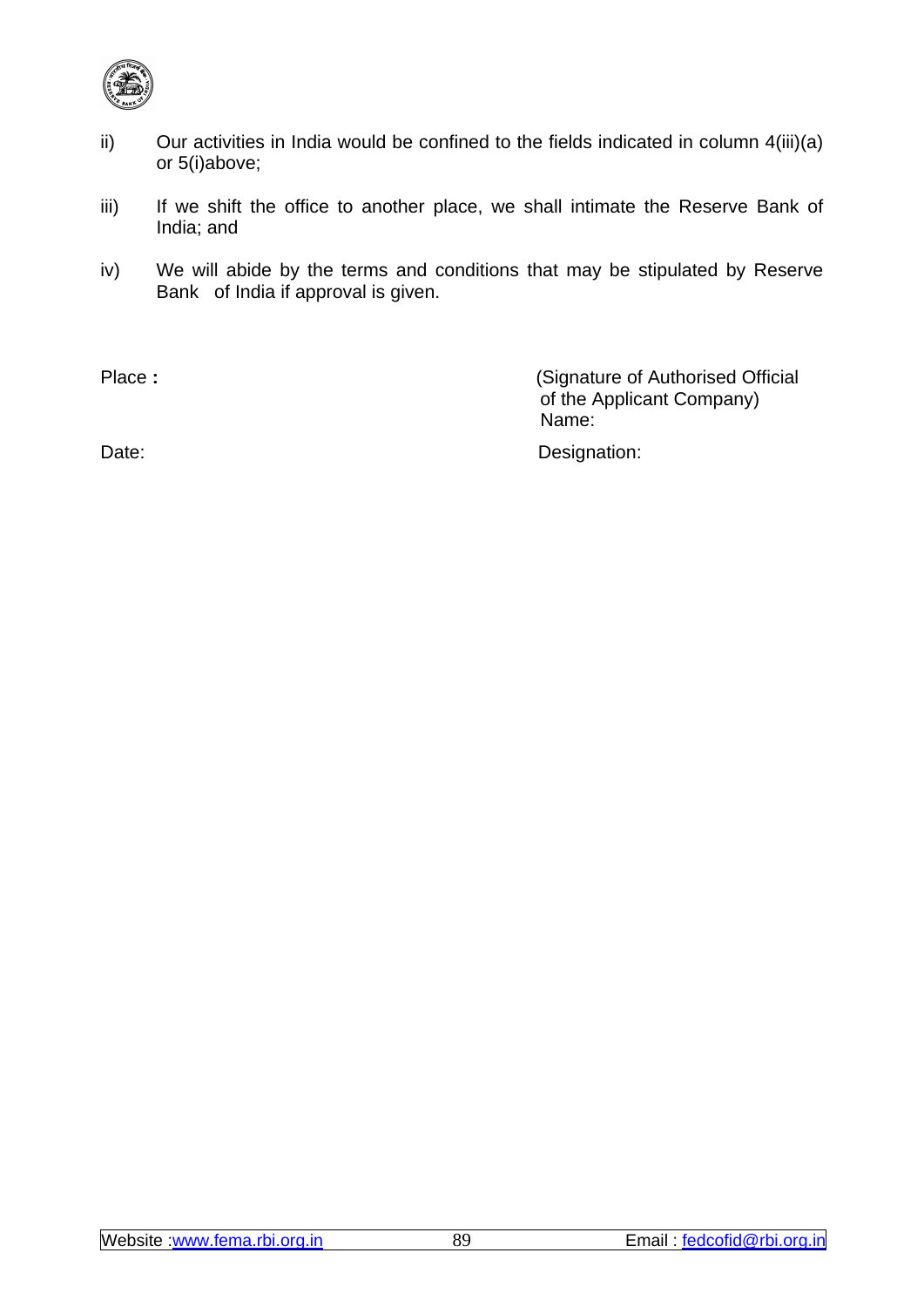

### **Appendix**

#### **List of Important Circulars/Notifications which have been consolidated in the Master Circular on Foreign Investments / Acquisition of Immovable property in India/ Establishment of Branch, Liaison and Project Offices in India and investments in proprietary / partnership firms**

## **Notifications**

| SI.No. | <b>Notification</b>   | <b>Date</b>        |
|--------|-----------------------|--------------------|
| 1.     | No. FEMA 32/2000-RB   | December 26, 2000  |
| 2.     | No. FEMA 35/2001-RB   | February 16, 2001  |
| 3.     | No. FEMA 41/2001-RB   | March 2, 2001      |
| 4.     | No. FEMA 45/2001-RB   | September 20, 2001 |
| 5.     | No. FEMA 46/2001-RB   | November 29, 2001  |
| 6.     | No. FEMA 50/2002-RB   | February 20, 2002  |
| 7.     | No. FEMA 55/2002-RB   | March 7, 2002      |
| 8.     | No. FEMA 62/2002-RB   | May 13, 2002       |
| 9.     | No. FEMA 64/2002-RB   | June 29, 2002      |
| 10.    | No. FEMA 65/2002-RB   | June 29, 2002      |
| 11.    | No. FEMA 76/2002-RB   | November 12, 2002  |
| 12.    | No. FEMA 85/2003-RB   | January 17, 2003   |
| 13.    | No. FEMA 93/2003-RB   | June 9, 2003       |
| 14.    | No. FEMA 94/2003-RB   | June 18, 2003      |
| 15.    | No. FEMA 100/2003-RB  | October 3, 2003    |
| 16.    | No. FEMA 101/2003-RB  | October 3, 2003    |
| 17.    | No. FEMA 106/2003-RB  | October 27, 2003   |
| 18.    | No. FEMA 108/2003-RB  | January 1, 2004    |
| 19.    | No. FEMA 111/2004-RB  | March 6, 2004      |
| 20.    | No.FEMA.118/2004-RB   | June 29, 2004      |
| 21.    | No.FEMA.122/2004-RB   | August 30, 2004    |
| 22.    | No.FEMA.125./2004-RB  | November 27, 2004  |
| 23.    | No.FEMA.130/2005-RB   | March 17, 2005     |
| 24.    | No.FEMA.131/2005-RB   | March 17, 2005     |
| 25.    | No.FEMA.138/2005-RB   | July 22, 2005      |
| 26.    | No. FEMA.136 /2005-RB | July 19, 2005      |
| 27.    | No. FEMA.137/2005-RB  | July 22, 2005      |
| 28.    | No.FEMA.138/2005-RB   | July 22, 2005      |
| 29.    | No. FEMA.149/2006-RB  | June 9, 2006       |
| 30.    | No. FEMA.153/2006-RB  | May 31, 2007       |
| 31.    | No. FEMA.167/2007-RB  | October 23, 2007   |
| 32.    | No. FEMA.170/2007-RB  | November 13, 2007  |
| 33.    | No. FEMA.179/2008-RB  | August 22, 2008    |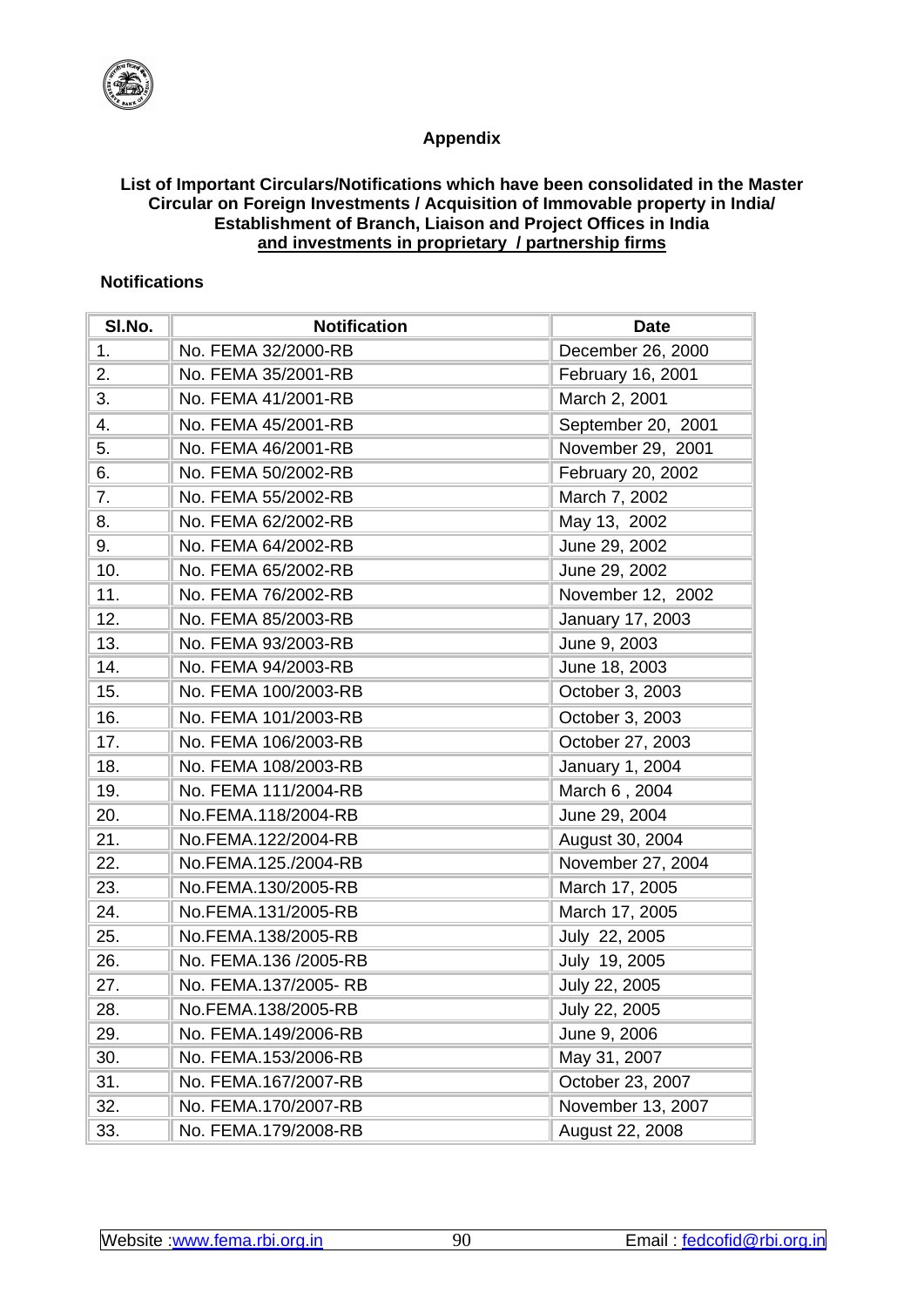

| <b>Circulars</b> |                                 |                    |  |  |
|------------------|---------------------------------|--------------------|--|--|
| SI.No.           | <b>Circulars</b>                | <b>Date</b>        |  |  |
| 1.               | A.P.DIR(Series) Circular No.14  | September 26, 2000 |  |  |
| 2.               | A.P.DIR(Series) Circular No.24  | January 6, 2001    |  |  |
| 3.               | A.P.DIR(Series) Circular No.26  | February 22, 2001  |  |  |
| 4.               | A.P.DIR(Series) Circular No.32  | April 28, 2001     |  |  |
| 5.               | A.P.DIR(Series) Circular No.13  | November 29, 2001  |  |  |
| 6.               | A.P.DIR(Series) Circular No.21  | February 13, 2002  |  |  |
| 7.               | A.P.DIR(Series) Circular No.29  | March 11, 2002     |  |  |
| 8.               | A.P.DIR(Series) Circular No.1   | July 2, 2002       |  |  |
| 9.               | A.P.DIR(Series) Circular No.5   | July 15, 2002      |  |  |
| 10.              | A.P.DIR(Series) Circular No.19  | September 12, 2002 |  |  |
| 11.              | A.P.DIR(Series) Circular No.35  | November 1, 2002   |  |  |
| 12.              | A.P.DIR(Series) Circular No.45  | November 12, 2002  |  |  |
| 13.              | A.P.DIR(Series) Circular No.46  | November 12, 2002  |  |  |
| 14.              | A.P.DIR(Series) Circular No.52  | November 23, 2002  |  |  |
| 15.              | A.P.DIR(Series) Circular No.56  | November 26, 2002  |  |  |
| 16.              | A.P.DIR(Series) Circular No.67  | January 13, 2003   |  |  |
| 17.              | A.P.DIR(Series) Circular No.68  | January 13, 2003   |  |  |
| 18.              | A.P.DIR(Series) Circular No.69  | January 13, 2003   |  |  |
| 19.              | A.P.DIR(Series) Circular No.75  | February 3, 2003   |  |  |
| 20.              | A.P.DIR(Series) Circular No.88  | March 27, 2003     |  |  |
| 21.              | A.P.DIR(Series) Circular No.101 | May 5, 2003        |  |  |
| 22.              | A.P.DIR(Series) Circular No.10  | August 20, 2003    |  |  |
| 23.              | A.P.DIR(Series) Circular No.13  | September 1, 2003  |  |  |
| 24.              | A.P.DIR(Series) Circular No.14  | September 16, 2003 |  |  |
| 25.              | A.P.DIR(Series) Circular No.19  | September 23, 2003 |  |  |
| 26.              | A.P.DIR(Series) Circular No.28  | October 17, 2003   |  |  |
| 27.              | A.P.DIR(Series) Circular No.35  | November 14, 2003  |  |  |
| 28.              | A.P.DIR(Series) Circular No.38  | December 3, 2003   |  |  |
| 29.              | A.P.DIR(Series) Circular No.39  | December 3, 2003   |  |  |
| 30.              | A.P.DIR(Series) Circular No.43  | December 8, 2003   |  |  |
| 31.              | A.P.DIR(Series) Circular No.44  | December 8, 2003   |  |  |
| 32.              | AP (DIR Series) Circular No.53  | December 17, 2003  |  |  |
| 33.              | A.P.DIR(Series) Circular No.54  | December 20, 2003  |  |  |
| 34.              | A.P.DIR(Series) Circular No.63  | February 3, 2004   |  |  |
| 35.              | A.P.DIR(Series) Circular No.67  | February 6, 2004   |  |  |
| 36.              | A.P.DIR(Series) Circular No.89  | April 24, 2004     |  |  |
| 37.              | A.P.DIR(Series) Circular No.11  | September 13, 2004 |  |  |
| 38.              | A.P.DIR(Series) Circular No.13  | October 1, 2004    |  |  |
| 39.              | A.P.DIR(Series) Circular No.15  | October 1, 2004    |  |  |